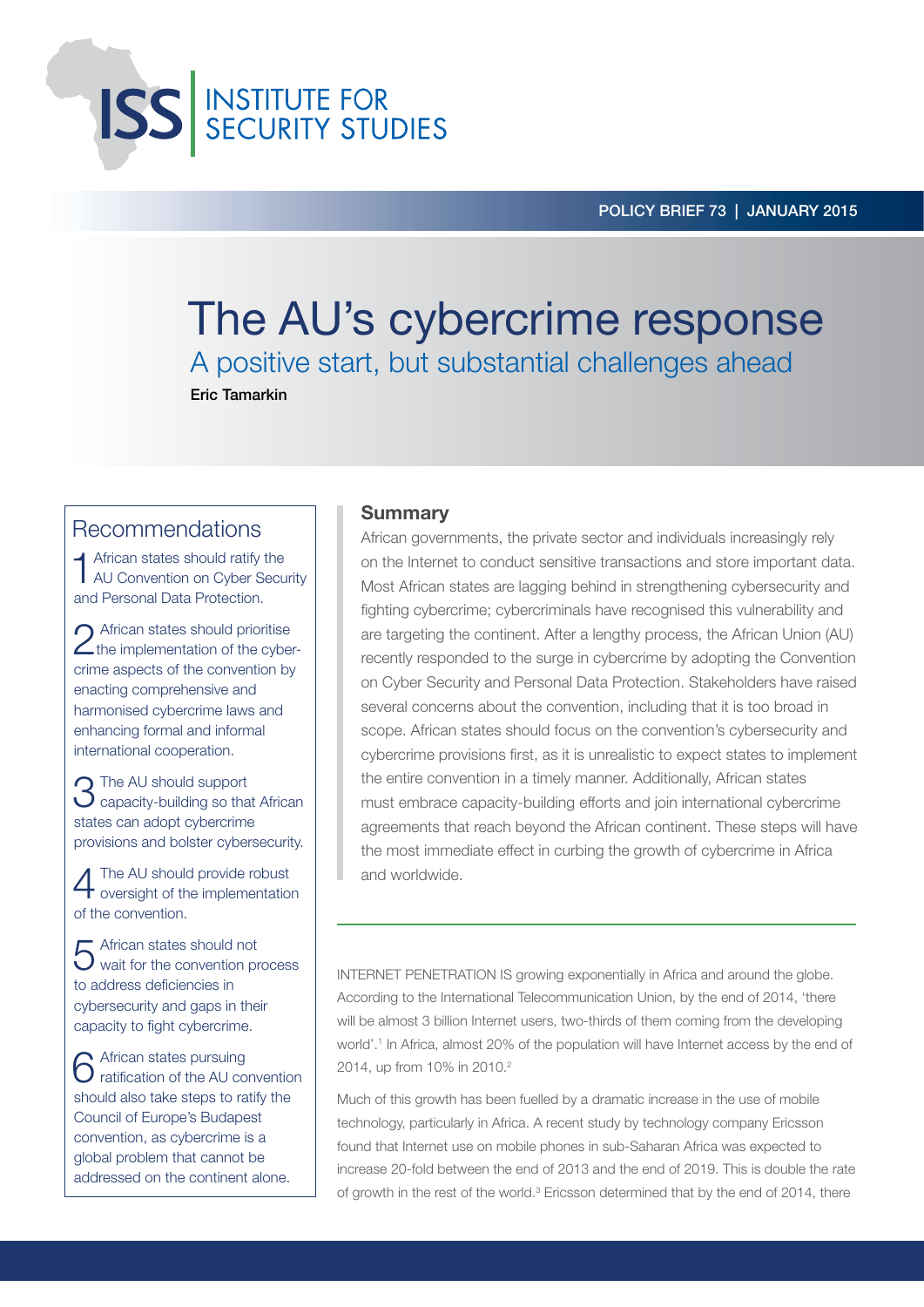

would be over 635 million mobile subscriptions in sub-Saharan Africa, and by the end of 2019 the number of subscriptions in the region was expected to reach about 930 million.4

While increased Internet connectivity is revolutionising daily interactions between individuals, businesses and governments, it has also provided an opening that criminals can exploit. According to a June 2014 study by information and communications technology (ICT) security company McAfee and the Center for Strategic and International Studies, the 'annual cost to the global economy from cybercrime is more than [US]\$445 billion'.<sup>5</sup> Because the Internet is 'globally connected, borderless, anonymous, fast, low-risk, easily accessible and has high volumes of rich data including financial data, personal information, military information and business information', organised criminal entities are increasingly attracted to cybercrime.<sup>6</sup> Organised cybercrime groups now have technical capacity rivalling that of nation states. They can build 'complex systems aimed at stealing money and intellectual property on a grand scale, costing almost the same to the global economy as counterfeiting or the narcotics trade'.7

# African states that fail to adequately address the evolving cybercrime problem will jeopardise their economic growth and national security

A report by TrendMicro, an ICT security company, concluded that Africa was becoming a cybercrime safe harbour because of increased Internet availability at lower costs, a rapidly growing Internet user base and a dearth of cybercrime laws on the continent.<sup>8</sup> Cybercriminals in Africa are not only using techniques such as the 419 scam or advance fee fraud that originated in Nigeria, but are also deploying more advanced and 'lucrative forms of cybercrime that involve the use of botnets, remote access Trojans, and banking/finance-related malware'.9 African states that fail to adequately address the evolving cybercrime problem will jeopardise their economic growth and national security.

An effective multilayered approach to combating cybercrime requires the proactive participation of and cooperation between individuals, the private sector and governments. Essential elements of this approach are governments' enacting robust laws to criminalise cybercrime, harmonising their cybercrime laws, developing the capacity to enforce cybercrime laws and enhancing timely international cooperation on cybercrime investigations.

Unlike physical crimes, the perpetrators and victims of cybercrime are often in different parts of the world. According to Troels Oerting, head of Europol's Cybercrime Centre, the 'biggest issue facing cybercrime fighters is the fact that cybercrime is borderless'. He noted that because 'criminals … commit their crimes from a distance', Europol 'cannot use the normal tools to catch them'.10 The transnational nature of most cybercrime adds complexities of 'sovereignty, jurisdiction, extraterritorial evidence and international cooperation'.11 The additional challenges faced in ensuring international cooperation on fighting cybercrime include 'extradition, mutual legal assistance, mutual recognition of foreign judgments, and informal police-to-police cooperation'.12

Through the recent adoption of the AU Convention on Cyber Security and Personal Data Protection, the AU took a positive step in addressing some of these problems.

# 27 JUNE 2014

The African Union adopts the AU Convention on Cyber Security and Personal Data Protection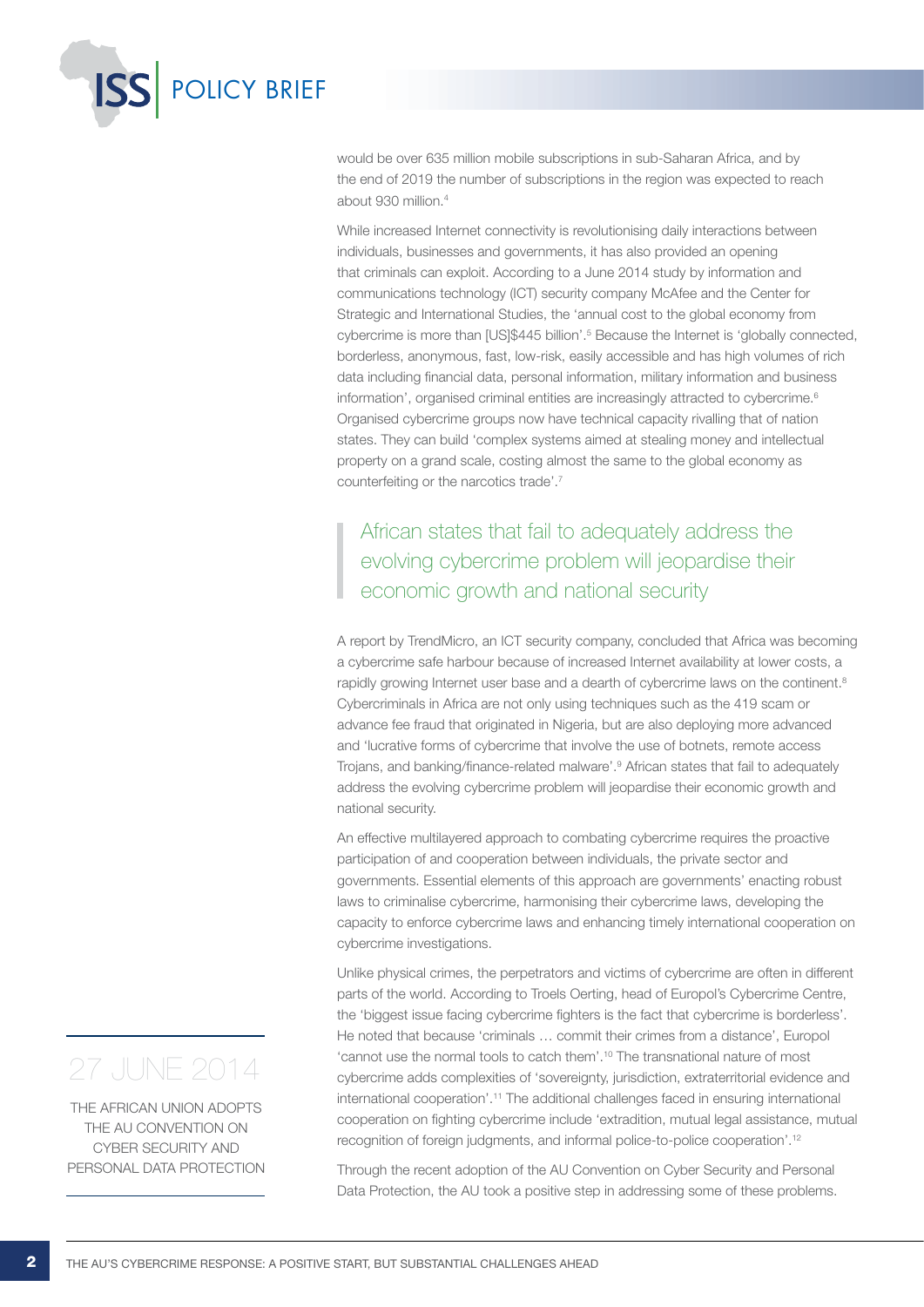However, the AU faces significant hurdles in convincing all African states to ratify the convention and implement its provisions. Furthermore, some of the convention's cybercrime provisions remain controversial and it fails to tackle the fact that fighting cybercrime requires international cooperation reaching beyond Africa's geographical borders.

# The AU convention's circuitous procedural history

The AU adopted the convention on 27 June 2014, at the 23<sup>rd</sup> Ordinary Session of the Summit of the AU in Malabo, Equatorial Guinea. This was the culmination of a process that started with the Oliver Tambo Declaration at the Extraordinary Session of the AU Ministers in charge of ICT in November 2009 in Johannesburg. This declaration asked that the AU Commission 'jointly develop with the United Nations Economic Commission for Africa … a convention on cyber legislation based on the Continent's needs and which adheres to the legal and regulatory requirements on electronic transactions, cyber security, and personal data protection'.<sup>13</sup> It also recommended 'that AU Member States adopt this convention by 2012'.14

After consultations and regional workshops that engaged African stakeholders and international experts, the AU Commission released a draft convention that was endorsed by the AU Conference of Ministers in charge of ICT in Khartoum in September 2012.15 The convention was slated for consideration at the AU Summit in January 2014, but the AU abruptly removed it from the agenda over concerns raised by the private sector, civil society organisations and privacy advocates,16 including the Kenya ICT Action Network, the Kenyan and Ugandan chapters of the Internet Society, the I-Network in Uganda and the Collaboration on International ICT Policy in East and Southern Africa.<sup>17</sup> Curiously, the convention was tucked away in a 194-page legal instrument that was finally adopted in June 2014 with little fanfare or discussion.

# Cybercrime provisions in the AU convention

The convention attempts to address a wide range of online activities, including electronic commerce, data protection, cybersecurity and cybercrime. Regarding cybercrime, it requires African states to adopt laws that criminalise:

- Attacks on computer systems (e.g. fraudulently accessing a computer system)
- Computerised data breaches (e.g. fraudulently intercepting data)
- Content-related offences (e.g. disseminating child pornography)
- Offences relating to electronic message security measures

Furthermore, the convention emphasises the importance of enhancing international cooperation to fight cybercrime. Article 28 requires states to harmonise cybercrime legislation and regulations to 'respect the principle of double criminal liability'.18 In order to facilitate information-sharing across borders and enhance collaboration on a bilateral and multilateral basis, the convention calls on states without cybercrime mutual legal assistance agreements to try to rectify this deficit.<sup>19</sup>

The convention recognises that building capacity to fight cybercrime is essential, requiring African states to 'establish appropriate institutions to combat cybercrime' and to offer training to those stakeholders tasked with fighting cybercrime.<sup>20</sup>

Additionally, it requires that African states enact cybercrime offences that 'are punishable by effective, proportionate and dissuasive criminal penalties'.21 The convention thus rightly emphasises the need to create sufficient deterrents to reverse the status quo of criminals turning to cybercrime because it is low risk.

Article 32 designates the AU Commission Chairperson as responsible for overseeing the establishment and monitoring of the convention. Among other responsibilities, the Chairperson is required to:

- Encourage African states to adopt and implement the convention's measures
- Advise African states on how to promote cybersecurity and combat the scourge of cybercrime at a national level
- Analyse the nature and magnitude of cybercrime, including gathering information about cybercrime activity in Africa and transmitting such information to the competent national authorities
- Establish partnerships with African civil society and governmental, intergovernmental and non-governmental organisations in order to facilitate dialogue on combating cybercrime
- Submit regular reports on the progress made by each African state in the implementation of the convention's provisions<sup>22</sup>

Fifteen countries must ratify the convention before it enters into force. To date, no countries have done so and the AU faces substantial challenges in convincing states to support the convention and implement its provisions.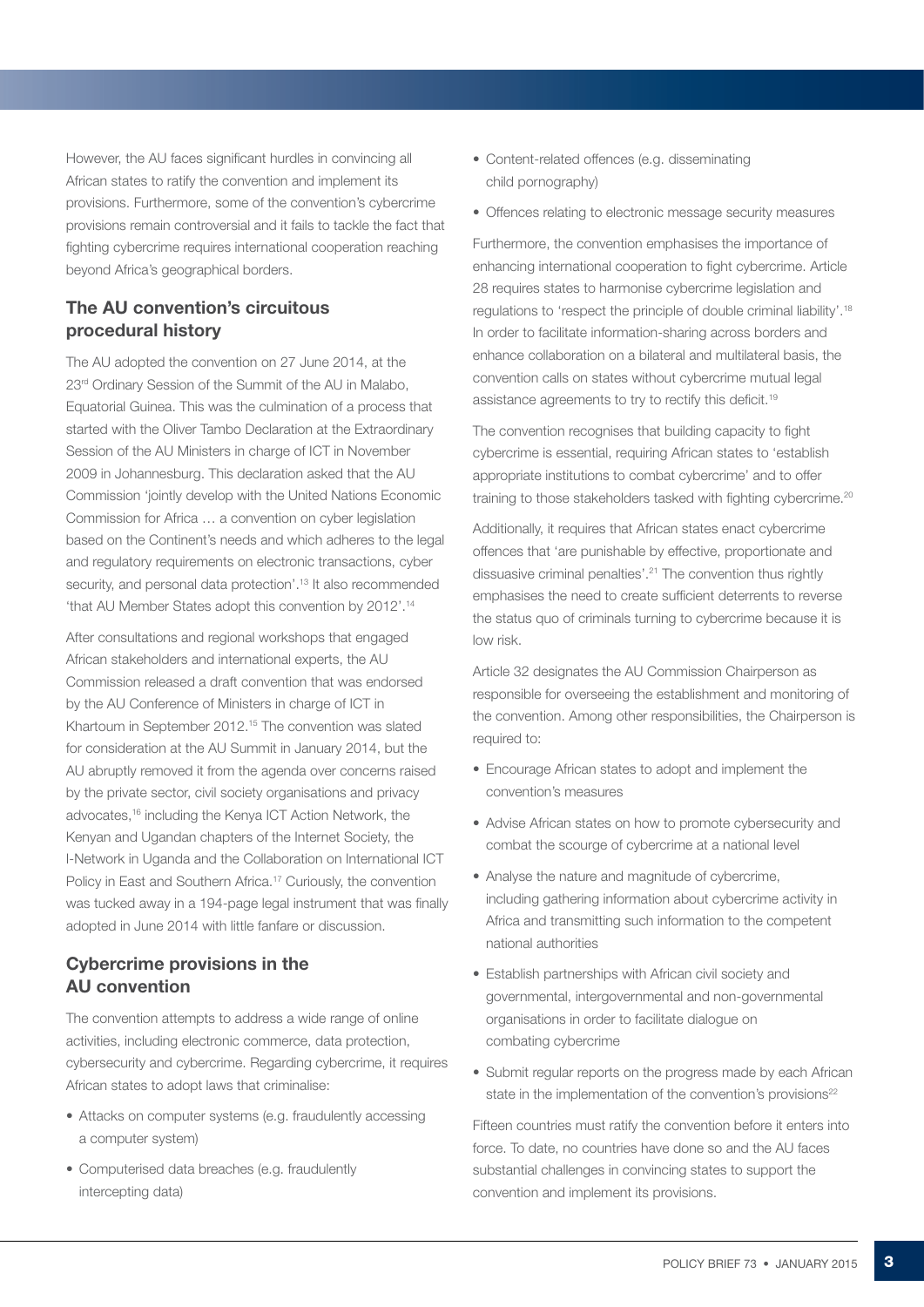

## Concerns over and challenges with the AU approach

The convention deserves praise for prioritising the need for African states to address the problem of cybercrime and tackle deficiencies in their cybersecurity. However, it is unclear whether the concerns that had delayed the convention's consideration in January 2014 have been adequately addressed.

For example, one Kenyan advocacy group criticised the content-related offences section as imposing 'dangerously broad limitations on free speech'.<sup>23</sup> The draft language that led to those concerns appears to remain substantially unchanged in the final version. In particular, free speech critics of the AU's approach cite the provision that requires the criminalisation of the computerised creation and dissemination of 'writings, messages, photographs, drawings or any other presentation of ideas or theories of racist or xenophobic nature'.24 Additionally, free speech critics object to the required criminalisation of using a computer system to 'insult … persons for the reason that they belong to a group distinguished by race, colour, descent, national or ethnic origin, or religion or political opinion'.25 Finally, they question the required criminalisation of using a computer system to 'deliberately deny, approve or justify acts constituting genocide or crimes against humanity'.26

There are further concerns that the scope of the convention is overly ambitious and too cumbersome, as it deals with many areas of electronic activity beyond cybercrime. The few African states that have enacted cybercrime laws, including Cameroon, Kenya, Mauritius, South Africa and Zambia, will have to engage in an arduous process to reconcile differences between their laws and the convention's requirements.<sup>27</sup> The vast majority of African states without cybercrime laws will have to draft cybercrime legislation from scratch. This process will be difficult given the lack of awareness about cybercrime in Africa, the inherent complexities of the problem and deficiencies in capacity across the continent.

# The vast majority of African states without cybercrime laws will have to draft cybercrime legislation from scratch

Capacity shortfalls are a particularly challenging hurdle to the timely implementation of the convention's cybercrime provisions. Many African states lack the technical expertise to draft and enforce such laws. Furthermore, there are deficiencies in the training of police, prosecutors and judges as well as in developing investigative methods for computer-related crimes and electronic criminal evidence. According to a cybercrime study by the United Nations Office on Drugs and Crime (UNODC), every country in Africa that responded to its questionnaire indicated a need for technical assistance.28 Respondents sought assistance in international cooperation and prosecution, computer forensics and evidence, general cybercrime investigations and trial support.<sup>29</sup>

The AU has recognised these challenges and tasked the New Partnership for Africa's Development (NEPAD) with developing and implementing a capacity-building project that closes the following capacity gaps:

• Shortage of expertise and resources to help African states ratify and transpose the convention and monitor progress



there are deficiencies in the training of police, prosecutors and judges as well as in developing investigative methods for computer-related crimes and electronic criminal evidence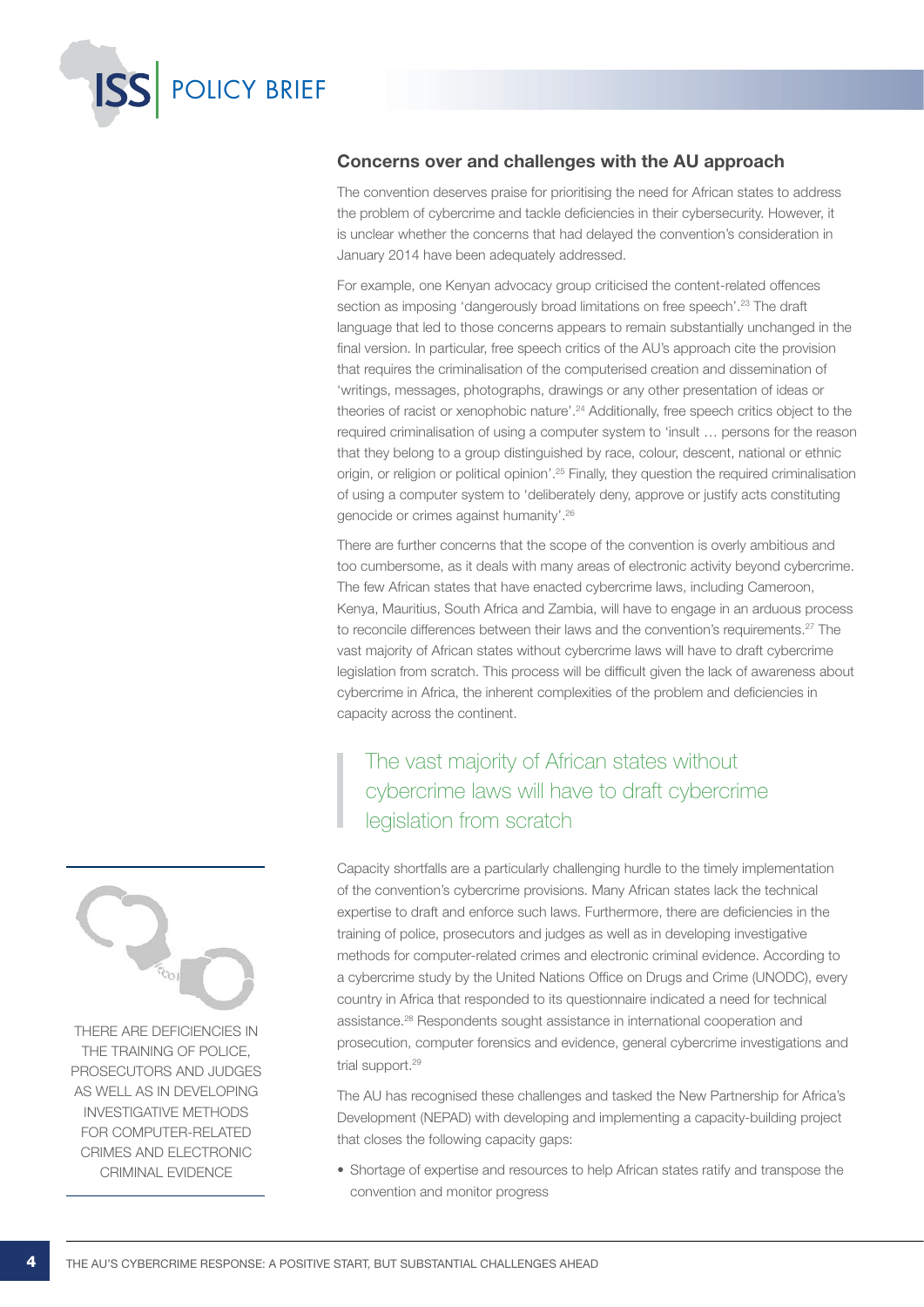- Lack of cybercrime and cybersecurity legal and regulatory environments in African states
- Shortage of a high-quality cybersecurity workforce and of public and private leadership
- Deficiencies in educational and training platforms required to develop and support a future cybersecurity workforce
- Limited availability and use of technology, processes, business models and standards to manage cyber risks to individuals, the private sector and governments<sup>30</sup>

Unfortunately, NEPAD may not have the necessary resources to fund this plan and, as a result, the burden of capacity building may fall on traditional development partners outside Africa. For example, the United States recently hosted a sub-Saharan African cybersecurity and cybercrime workshop in Botswana at which 15 Southern African states were represented.<sup>31</sup> Among other issues, the programme focused on mobile device security, a key concern for the continent given the tremendous growth in mobile technologies in Africa.

## Too many international cybercrime instruments?

The AU convention faces another challenge in that it joins a crowded field of bilateral and multilateral cybercrime conventions, draft frameworks and model laws. In Africa, regional economic communities (RECs) have developed the following:

- East African Community (EAC) Draft Legal Framework for Cyberlaws (2008)
- Economic Community of West African States (ECOWAS) Draft Directive on Fighting Cybercrime (2009)
- Common Market for Eastern and Southern Africa (COMESA) Cyber Security Draft Model Bill (2011)
- Southern African Development Community (SADC) Model Law on Computer Crime and Cybercrime (2012)

The EAC draft legal framework, the COMESA draft model bill and the SADC model law are non-binding instruments that are 'not intended to create legal obligations for states'.32 Instead, these instruments 'are designed to serve as inspiration or models for [the] development of national legislative provisions'.<sup>33</sup> In contrast, the AU convention and the ECOWAS directive are binding measures that create legal obligations on member states. Regardless of their form, instruments developed by RECs have had difficulty gaining support in their respective regions. Whether the AU convention will have more success across the continent is yet to be determined.

In addition to the competing cybercrime instruments in Africa, there is an array of other international instruments initiated outside the continent. The Council of Europe's Convention on Cybercrime (the Budapest convention), which opened for signature on 23 November 2001 and entered into force on 1 July 2004, is the most broadly supported. To date, 44 states have ratified the Budapest convention, but Mauritius is the only African state to have taken that step. South Africa signed the Budapest convention in November 2001 but has yet to ratify, and Morocco<sup>34</sup> and Senegal are in the process of joining. Besides specifying cyber acts that should be criminalised, the Budapest convention requires that states harmonise their cybercrime laws, develop the capacity to investigate online crimes and establish mechanisms to facilitate formal and informal international cooperation.

# It is not surprising that the AU convention's language has generated similar free speech concerns

The Council of Europe has also adopted the Additional Protocol to the Convention on Cybercrime, concerning the criminalisation of acts of a racist and xenophobic nature committed through computer systems. This additional protocol, which was opened for signature on 28 January 2003 and entered into force on 1 March 2006, was separated from the core provisions of the Budapest convention in response to free speech concerns raised by several states. Thus far only 22 countries have ratified the additional protocol. While no African states have ratified it, South Africa became a signatory as of April 2008. Since the cybercrime provisions of the AU convention contain similar language as the additional protocol, it is not surprising that the AU convention's language has generated similar free speech concerns.

In a competing instrument adopted in 2009, China, Russia, Kazakhstan, Kyrgyzstan, Tajikistan and Uzbekistan endorsed the Shanghai Cooperation Organization Agreement on Cooperation in the Field of International Information Security. Rather than specifying cyber acts that should be criminalised or identifying ways to enhance international cooperation, this agreement is a broad policy document that focuses on 'information security'.35 Parties to this agreement seek to reframe the cybercrime debate by emphasising the need to enact controls to block online content that could destabilise a state's political, economic and social systems.

Russia and China also backed an unsuccessful effort in 2010 to create a new United Nations treaty on cybercrime that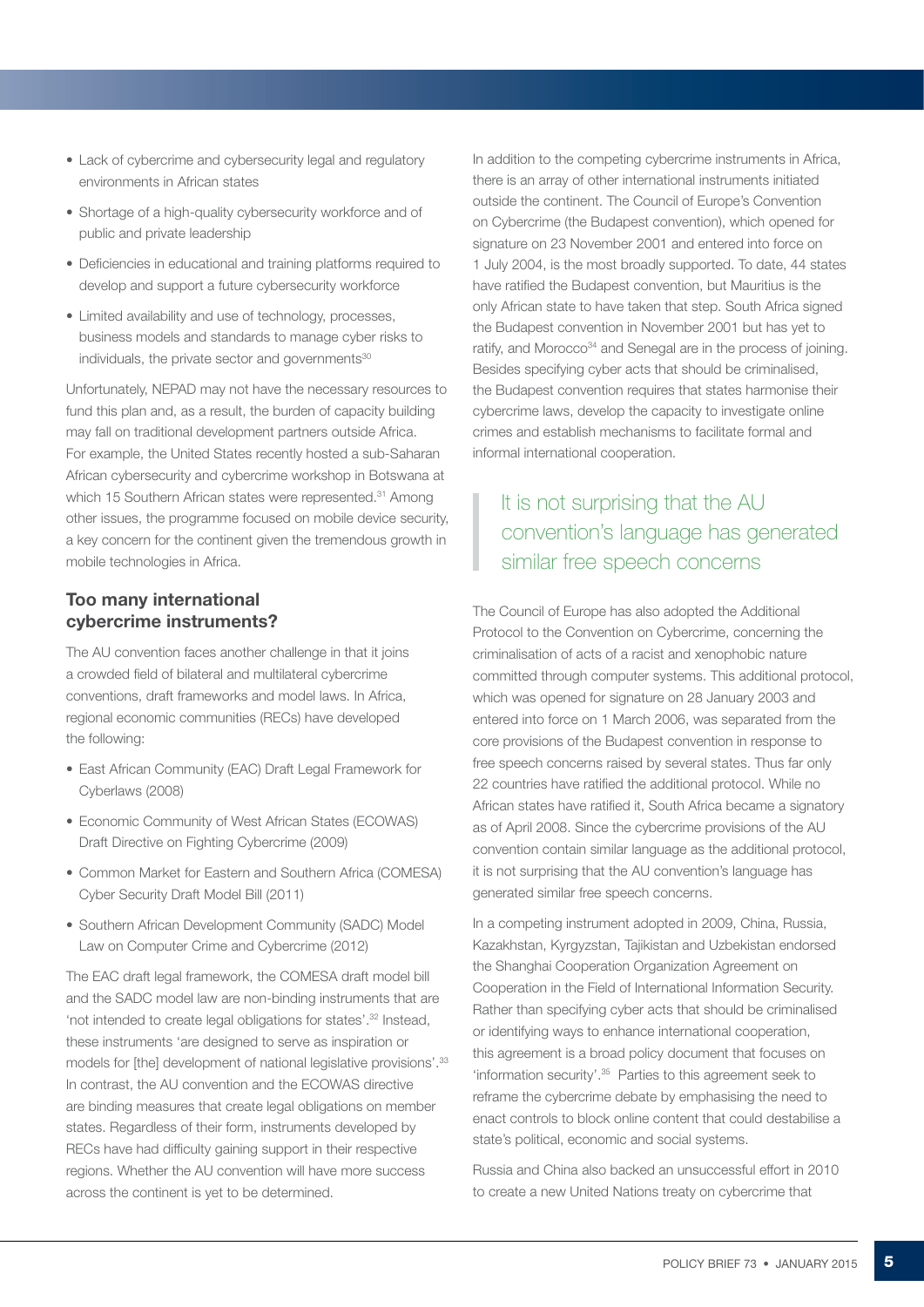

focused on information security. They are currently negotiating a bilateral agreement on cybersecurity that is expected to be finalised in early 2015.

A problem with regional or bilateral cybercrime instruments is that they create a cooperation cluster that is unable to address the global nature of cybercrime.36 Under the current system, states that are not parties to the same agreement are restricted to traditional modes of international cooperation that fail to provide the mechanisms to handle the real-time information-sharing and data-preservation aspects of electronic evidence.<sup>37</sup>

## Conclusion

Despite the substantial hurdles and shortcomings of the international treaty approach, states that coalesce around a common instrument will have a stronger position in the global fight against cybercrime. So long as there remains a weak link in the cybersecurity chain, cybercriminals will seek to exploit it. Unless and until there is broad global agreement on criminalising cybercrime and robust international cooperation to enforce those laws, cybercriminals operating in cybercrime safe havens will continue to target individuals, businesses and governments with impunity.

If Africa becomes known as a cybercrime safe harbour, this could have devastating consequences for the continent's potential growth. Furthermore, if an African state becomes known as a hospitable environment for cybercriminals, it will not only damage that country but will also have a negatively impact on the reputation of the continent as a whole. The AU's convention is a positive step toward prodding African states into taking proactive domestic measures to help curb the scourge of cybercrime. The Budapest convention remains the best available instrument to unite the international community under a common framework to fight cybercrime, but African states should not wait for the international cybercrime treaty process to unfold, as ratification is not a panacea to the cybercrime problem. They should instead focus on shoring up their cybersecurity and enhancing their capacity to fight cybercrime without delay.

#### **Notes**

- 1 International Telecommunication Union, ITU releases 2014 ICT figures, 5 May 2014, www.itu.int/net pressoffice/press\_releases/2014/23.aspx#.VHhUsSiB3S8.
- 2 Ibid.
- 3 Ericsson, *Sub-Saharan Africa: Ericsson Mobility Report Appendix,* June 2014, www.ericsson.com/res/ docs/2014/emr-june2014-regional-appendices-ssa.pdf.
- 4 Ibid.
- 5 Center for Strategic and International Studies and McAfee, *Net losses: estimating the global cost of cybercrime: economic impact of cybercrime II,* June 2014, www.mcafee.com/ca/resources/reports/ rp-economic-impact-cybercrime2.pdf.
- 6 Australian Crime Commission, Organised crime: cybercrime, www.crimecommission.gov.au/ organised-crime/crime-enablers-and-pathways/cybercrime.
- 7 S. Ranger, Organised cybercrime groups are now as powerful as nations, *ZDNet,* 9 June 2014, http:// www.zdnet.com/organised-cybercrime-groups-are-now-as-powerful-as-nations-7000030323/.
- 8 L. Kharouni, Africa: a new safe harbor for cybercriminals?, Trend Micro Inc., Research Paper, 2013, www.trendmicro.com/cloud-content/us/pdfs/security-intelligence/white-papers/wp-africa.pdf.
- 9 Trend Micro, Checking in on Africa: the latest developments in cybercrime, 11 August 2014, http:// blog.trendmicro.com/trendlabs-security-intelligence/checking-in-on-africa-the-latest-developments-incybercrime/.



African states should not wait for the international cybercrime treaty process to unfold, as ratification is not a panacea to the cybercrime problem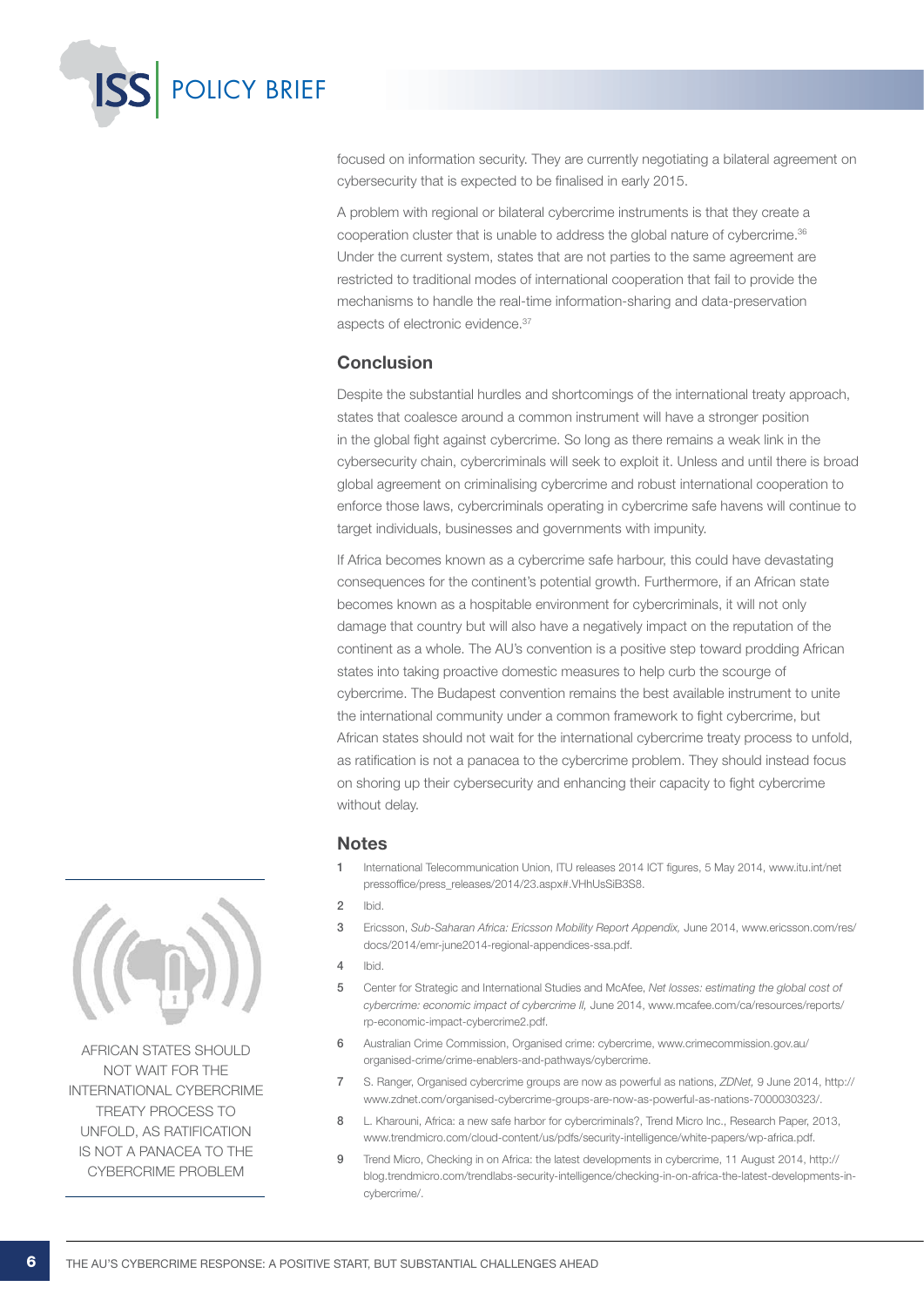- 10 Only 100 cybercrime brains worldwide says Europol boss, BBC News, 10 October 2014, www.bbc.com/news/technology-29567782.
- 11 United Nations Office on Drugs and Crime (UNODC), *Comprehensive study on cybercrime: draft – February 2013,* February 2013, xxiv, www. unodc.org/documents/organized-crime/UNODC\_CCPCJ\_EG.4\_2013/ CYBERCRIME\_STUDY\_210213.pdf.
- 12 Ibid., xxv.
- 13 African Union (AU), Oliver Tambo Declaration, Johannesburg, South Africa, 5 November 2009, http://africainonespace.org/downloads/ TheOliverTamboDeclaration.pdf.
- 14 Ibid.
- 15 AU, Report on experts' session, Khartoum, Sudan, 2–4 September 2012, http://pages.au.int/sites/default/files/Report%20of%20Experts\_Khartoum\_ CITMC4\_EN\_Final\_0.pdf.
- 16 E Kenyanito, Africa moves towards a common cyber security legal framework, Access Blog, 2 June 2014, www.accessnow.org/ blog/2014/06/02/africa-moves-towards-a-common-cyber-security-legalframework.
- 17 Ibid.
- 18 AU, Convention on Cyber Security and Personal Data Protection, 30, https://www.ccdcoe.org/sites/default/files/documents/AU-270614- CSConvention.pdf.
- 19 Ibid.
- 20 Ibid., 29–30.
- 21 Ibid., 33.
- 22 Ibid., 37.
- 23 Centre for Intellectual Property and Information Technology Law, Letter to the African Union, http://www.scribd.com/fullscreen/186878287?access\_ key=key-2gk1zf4n9bc15cqfhrbv&allow\_share=true&escape=false&view\_ mode=scroll.
- 24 AU, Convention on Cyber Security and Personal Data Protection, 33,https://www.ccdcoe.org/sites/default/files/documents/AU-270614- CSConvention.pdf.
- 25 Ibid., 32.
- 26 Ibid.
- 27 According to the Global Centre for Information and Communication Technologies in Parliament, only five African countries have enacted cybercrime laws: Cameroon's Cybersécurité et la Cybercriminalité au Cameroun (2010), Kenya's Communications (Amendment) Act (2009), Mauritius' Computer Misuse and Cybercrime Act (2003), South Africa's Electronic Communications and Transactions Act (2002), and Zambia's Computer Misuse and Crimes Act (2004).
- 28 UNODC, *Comprehensive study on cybercrime: draft February 2013,*  February 2013, 178, www.unodc.org/documents/organized-crime/ UNODC\_CCPCJ\_EG.4\_2013/CYBERCRIME\_STUDY\_210213.pdf. Eleven African countries responded to the UNODC cybercrime questionnaire.
- 29 Ibid.
- 30 The New Partnership for Africa's Development e-Africa Programme Infrastructure Strategic Business Unit, Draft cyber security capacity building project, October 2014.
- 31 United States State Department, Sub-Saharan African Cybersecurity and Cybercrime Workshop, 4–6 June 2014, http://www.state.gov/r/pa/prs/ ps/2014/06/227125.htm.
- 32 UNODC, *Comprehensive study on cybercrime: draft February 2013,*  February 2013, 65, www.unodc.org/documents/organized-crime/ UNODC\_CCPCJ\_EG.4\_2013/CYBERCRIME\_STUDY\_210213.pdf.
- 33 Ibid.
- 34 Morocco is not a part of the AU and thus not eligible to ratify the AU convention.

35 UNODC, *Comprehensive study on cybercrime: draft – February 2013,*  February 2013, 69, www.unodc.org/documents/organized-crime/ UNODC\_CCPCJ\_EG.4\_2013/CYBERCRIME\_STUDY\_210213.pdf.

36 Ibid., 215.

37 Ibid.